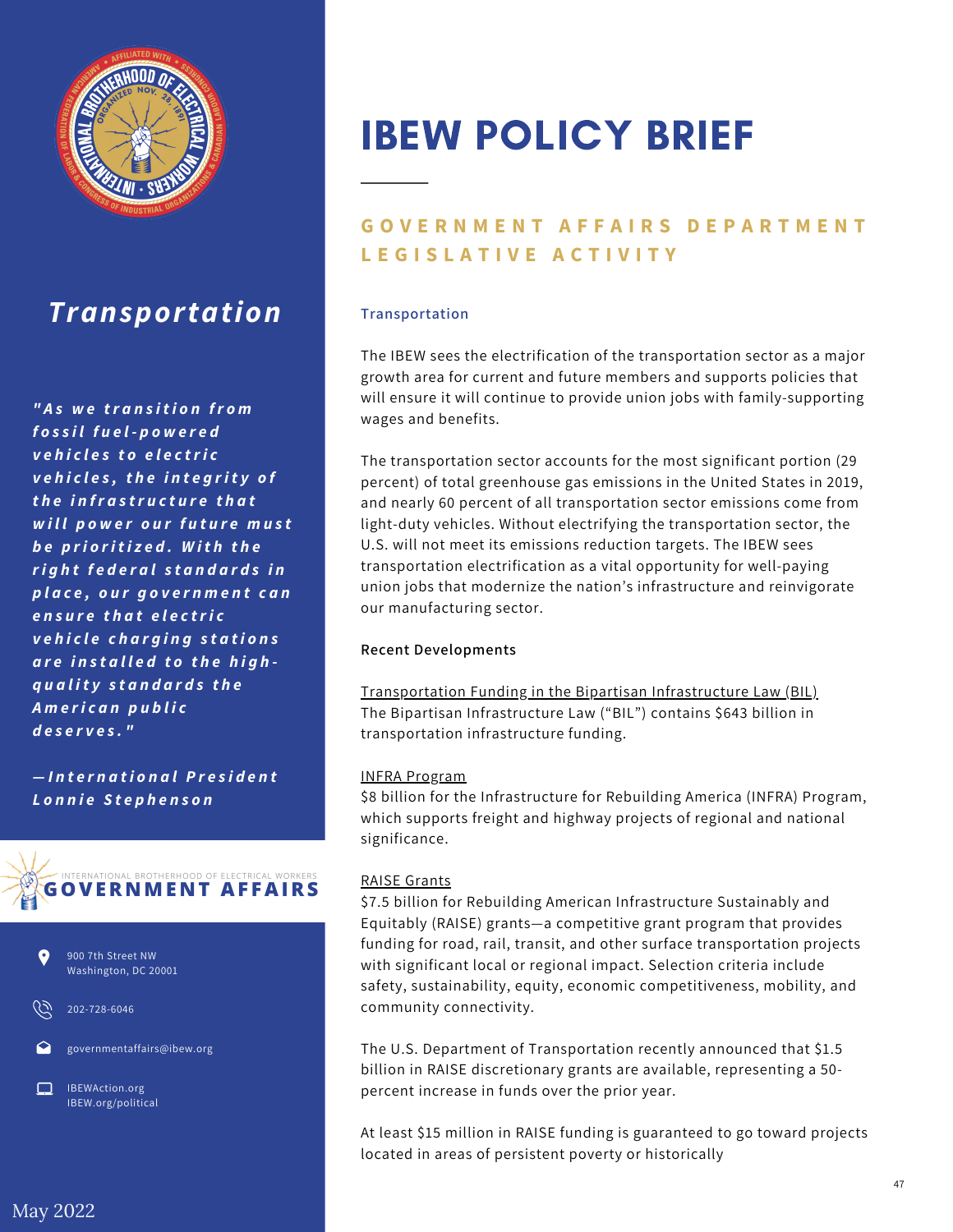disadvantaged communities. DOT has launched a tool that shows whether a project location is considered a historically disadvantaged community: <https://usdot.maps.arcgis.com/apps/dashboards/d6f90dfcc8b44525b04c7ce748a3674a>

#### **Megaprojects**



\$5 billion in funding will be available under the National Infrastructure Project Assistance or "Megaprojects" program. This program provides grants on a competitive basis to support multijurisdictional or regional projects of significance that may also cut across multiple modes of transportation. Communities are eligible to apply for funding to complete large critical projects that would otherwise be unachievable.

#### **Port investments**

The BIL includes several investments to decrease emissions and upgrade and modernize at America's ports, including a \$2.25 billion Port Infrastructure Development Program, a \$150 million program aimed at reducing truck idling at port facilities, \$25 million for America's Marine Highway Program and \$2.25 million for modernization at land ports.

#### **National Electric Vehicle Infrastructure (NEVI) Formula Program**

The BIL includes \$7.5 billion to help make EV chargers accessible to all Americans. The National Electric Vehicle Infrastructure (NEVI) Formula Program will provide dedicated funding to states to build infrastructure under Davis-Bacon prevailing wage standards.

The Government Affairs Department advocated through formal written comments to include the Electric Vehicle Infrastructure Training Program (EVITP) in the guidance to ensure the workforce is trained in high-quality programs.

#### **EV Infrastructure Policies**

The electrification of the nation's vehicle fleet will require significant investment in new charging infrastructure and substantial upgrades to the electrical generation and transmission systems. The Edison Electric Institute (EEI) estimates that 9.6 million charging ports will need to be installed by 2030 to meet the growing demand for electric vehicles. This will include hundreds of thousands of non-residential charging ports in office buildings, parking lots, onstreet parking, and interstate service stops. The IBEW supports policies that ensure the installation of electric vehicle supply equipment (EVSE) be made by IBEW members with an Electric Vehicle Infrastructure Training Program (EVITP) certification. Such policies are already in place in California and Nevada.

The IBEW further supports policies that will allow electric utility companies to build out charging stations in their service areas, including rural and historically disadvantaged communities. EVITP certification requirements can ensure that EV charging infrastructure is built out quickly, efficiently, and cost-effectively.

Significant upgrades to the electric grid and other electrical generation will also be necessary to support the millions of charging stations installed in the coming years. The United States will need to invest \$30-90 billion in electric transmission above current investments and generate 70-200 gigawatts in additional power generation to meet electrical demand by 2030. The IBEW supports federal policies that will facilitate the construction of new transmission lines, including "right-sizing" by incentivizing the development of transmission capacity in excess of current market demands and permitting reform that will make it easier to build transmission lines to deliver renewable energy from solar and wind-heavy regions to population centers. Additionally, the IBEW supports an all-of-the-above energy strategy to ensure sufficient baseload generation and grid reliability.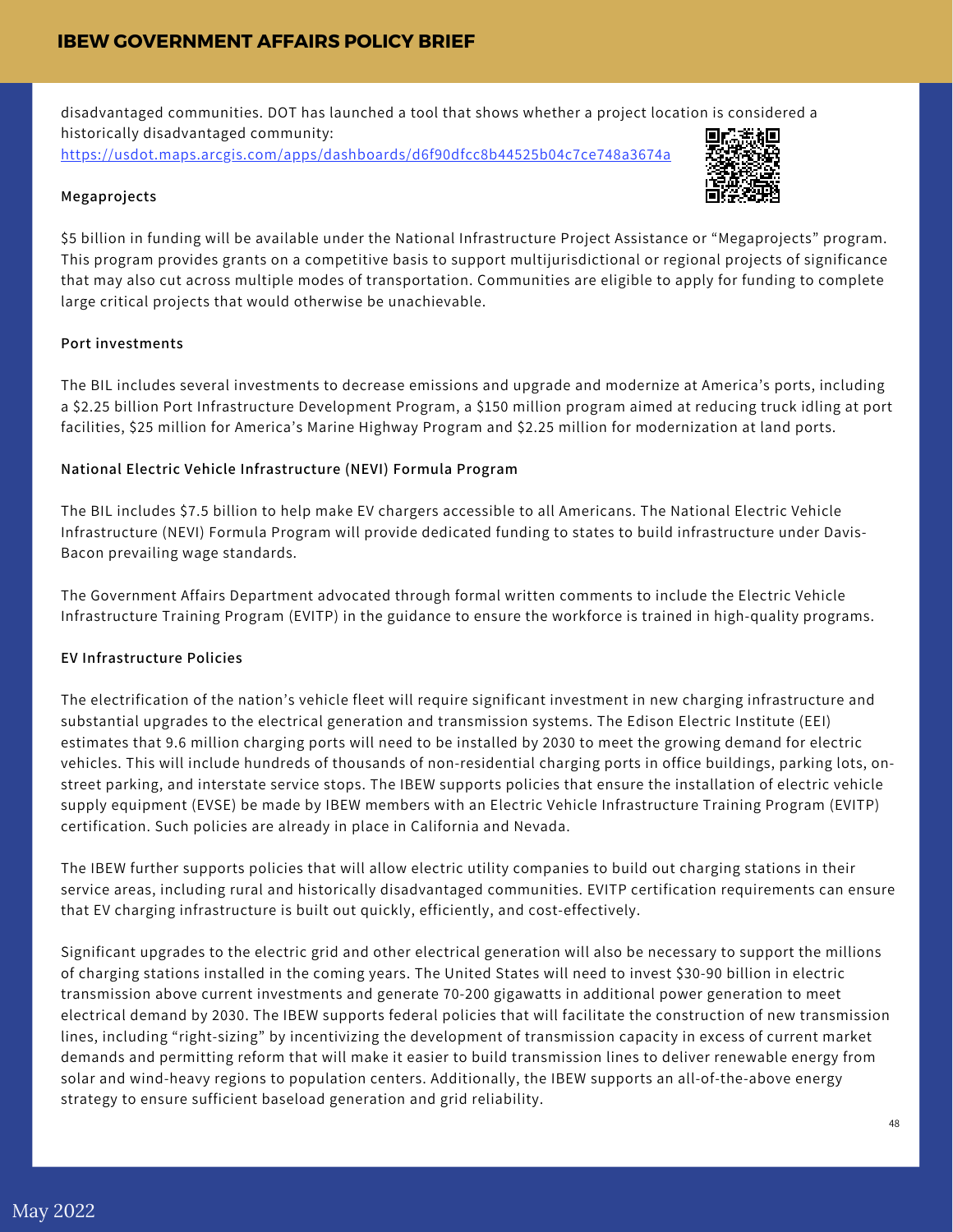#### **Rail Improvement Investments**

The BIL authorized \$78 billion in spending over the next five years for funding that could be used to improve rail infrastructure projects. It consists of \$36 billion on rail alone, \$28 billion on multimodal and freight and \$13 billion on safety initiatives. The reauthorization included several historical rail programs like, Amtrak intercity passenger and NEC programs, Consolidated Rail Infrastructure and Safety Improvement Grants, and federal-state partnership for intercity passenger rail grants.

#### **Railroad Policies**

The IBEW supports infrastructure investments that include funding for high-speed rail and the electrification of our nation's passenger railroad network, both on existing Amtrak routes and the creation of new networks. The electrification of our railroad network would modernize the current system and reduce greenhouse gas emissions. In addition, the IBEW supports investment in public transportation systems, including subways, light rail and commuter rail. World-class public transportation systems would help reduce the number of cars on the road, lowering emissions while improving local economies and creating family-supporting jobs.

Congress must ensure that rail investments protect, preserve, and grow good paying-union jobs. Diversity of transportation can handle the hard questions we face, including the limited access to opportunity and vital services for many in rural America.

U.S. history is punctuated with federal investment to achieve significant advancements in our infrastructure. Construction of a rail system that would span the United States required federal support through the Pacific Railway Act of 1862. The economic potential realized through high-speed rail investments largely depends on the labor standards placed on the money used.

The IBEW is opposed to efforts in the railroad industry that places profits above the safety of IBEW railroad members. It is important that companies are able to pursue precision, profitability and efficiency in operations, although Class I freight rail carriers have proven that Precision Scheduled Railroading (PSR) is not a lean or streamlined business model — it is a dangerous cost-cutting scheme to lower operating ratios and appease investors through devastating cuts to the workforce and a degradation in the safety culture throughout the railroading industry.

#### **Shipbuilding Policies**

The Jones Act states that any ship sailing between two domestic ports of call within the United States, Puerto Rico, and Hawaii must be U.S. flagged, U.S. built, and U.S. crewed. The IBEW is opposed to any efforts to repeal this important law. The Jones Act is vital to ensuring a vibrant domestic maritime industry, rebuilding the American fleet and protecting national security. Any attempts to subvert this 100-year-old law undermine the hard-fought working conditions, pay and benefits that exist in the U.S. maritime sector in favor of exploitative foreign competitors.

#### **Pending Transportation Priorities:**

- Applying the Electric Vehicle Charging Infrastructure Training Program (EVITP) credential to any program that incentivizes the build-out of electric vehicle supply equipment
- Ensuring that contractors must compete for work based on who can best train, best equip, and best manage a construction crew by applying Davis-Bacon prevailing wages on projects
- Honoring the safety standards, training programs, compensation, and benefits that workers are entitled to through the use of registered apprenticeship programs